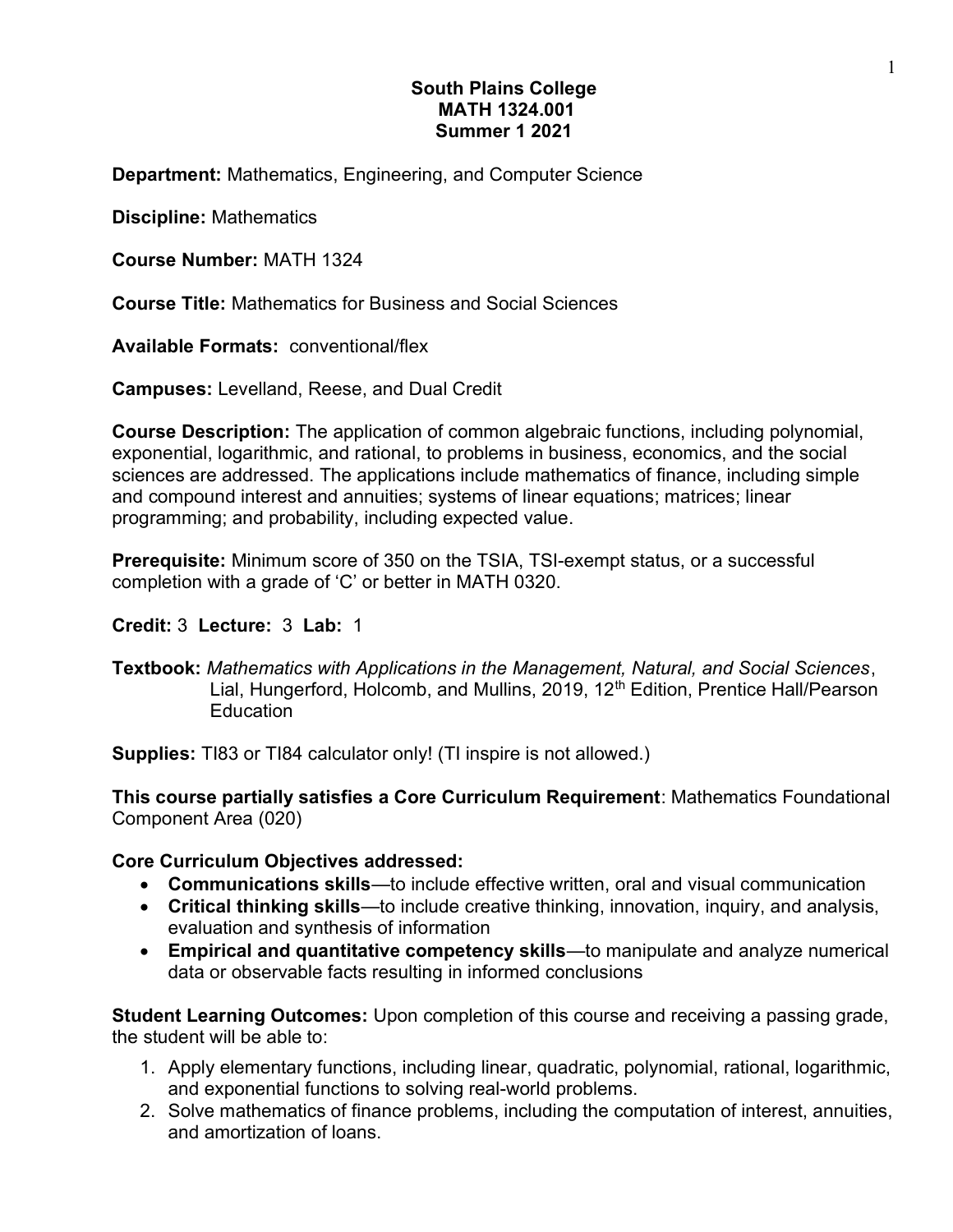- 3. Apply basic matrix operations, including linear programming methods, to solve application problems.
- 4. Demonstrate fundamental probability techniques and application of those techniques, including expected value, to solve problems.
- 5. Apply matrix skills and probability analyses to model applications to solve real-world problems.

Student Learning Outcomes Assessment: A pre- and post-test questions will be used to determine the extent of improvement that the students have gained during the semester

Course Evaluation: Attendance: Attendance of all class meetings is mandatory. In order to be officially dropped from the class, students must go to the registrar's office to withdraw with a grade of W. Students who fail to withdraw themselves from a class will receive an F for the course.

Cell Phones: In this class, the instructor reserves the right to ask a students to leave the class if a cell phone is left on and it disrupts the class. This instructor defines disrupting the class as allowing the phone to ring, vibrate in class or answering the phone in class. This is very disrespectful to your classmates and your instructor.

Grade Determination: Your final grade will be the average of the four major exams. There will be no makeup exams given without prior approval by instructor. A missed exam will receive a grade of 0.

A(90-100) B(80-89) C(70-79) D(60-69) F(0-59)

Homework: Homework will be assigned daily. Questions are taken at the next class period only. You are responsible for keeping up to date and prepared. Keeping up to date and current on homework has been shown to correlate with passing the course. Some short homework assignments will be done in class and turned in during the class. These in class assignments cannot be made up.

\*During exams and quizzes the use or possession of smartphones, smart watches, water bottles or any labeled bottled drinks, and bathroom breaks are not allowed. Any infraction will be penalized with a minimum 15 point deduction on exam and can result in the removal of the student from the course.

Attendance/Student Engagement Policy: Attendance and effort are the most important activities for success in this course. The instructor maintains records of the student's engagement throughout the semester. The student will be allowed to miss twenty percent  $(20%)$  of class assignments for the semester, **for any reason**. Should this number be exceeded, the instructor has the right to drop the student with a grade of F or an X, depending on the instructor's discretion.

Plagiarism violations include, but are not limited to, the following:

- 1. Turning in a paper that has been purchased, borrowed, or downloaded from another student, an online term paper site, or a mail order term paper mill;
- 2. Cutting and pasting together information from books, articles, other papers, or online sites without providing proper documentation;
- 3. Using direct quotations (three or more words) from a source without showing them to be direct quotations and citing them; or
- 4. Missing in-text citations.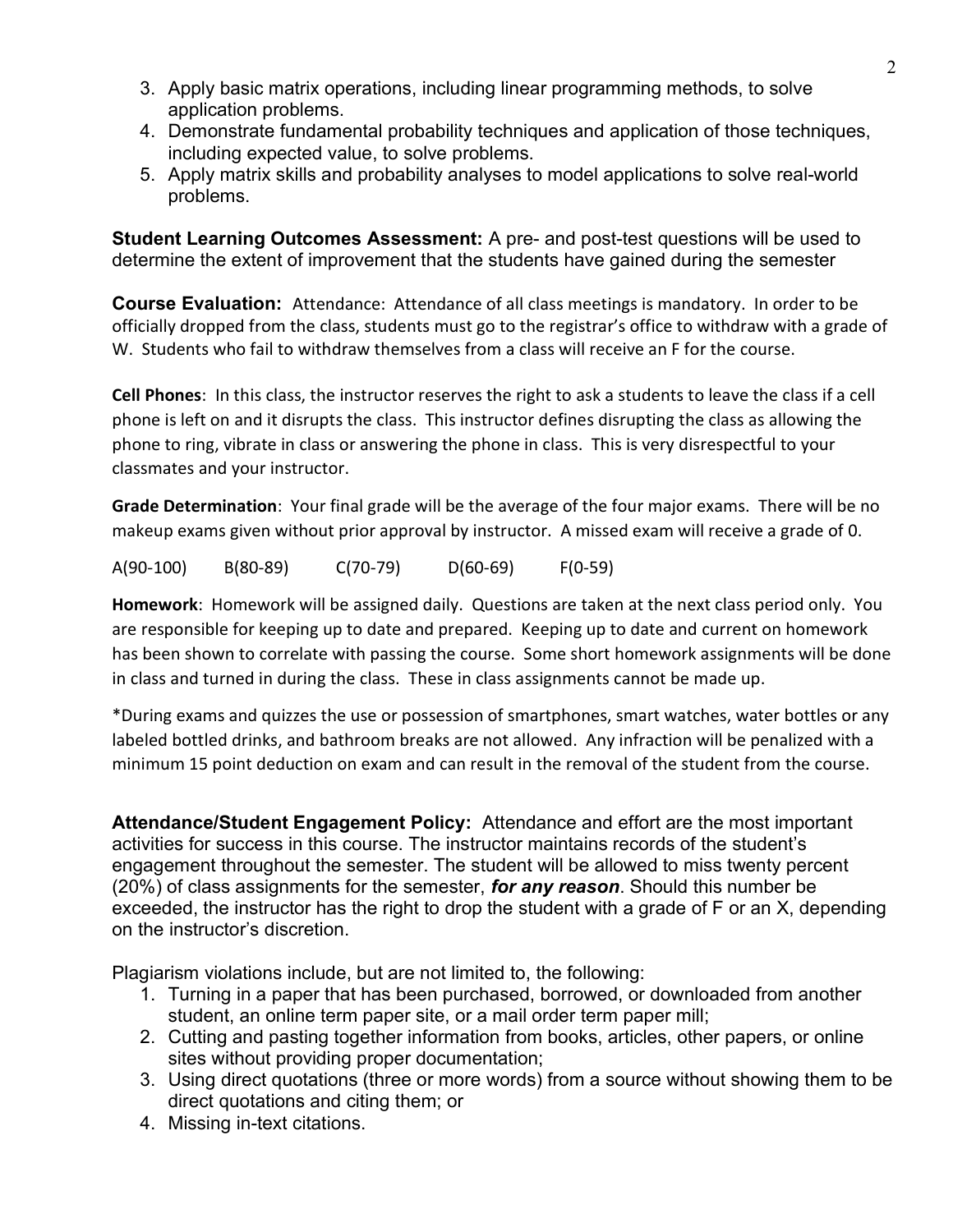Cheating violations include, but are not limited to, the following:

- 1. Obtaining an examination by stealing or collusion;
- 2. Discovering the content of an examination before it is given;
- 3. Using an unauthorized source of information (notes, textbook, text messaging, internet, apps) during an examination, quiz, or homework assignment;
- 4. Entering an office or building to obtain an unfair advantage;
- 5. Taking an examination for another;
- 6. Altering grade records;
- 7. Copying another's work during an examination or on a homework assignment;
- 8. Rewriting another student's work in Peer Editing so that the writing is no longer the original student's;
- 9. Taking pictures of a test, test answers, or someone else's paper.

COVID Syllabus Statement: Should be provided by the Vice-President of Student Services over email.

Student Code of Conduct Policy: Any successful learning experience requires mutual respect on the part of the student and the instructor. Neither instructor nor student should be subject to others' behavior that is rude, disruptive, intimidating, aggressive, or demeaning. Student conduct that disrupts the learning process or is deemed disrespectful or threatening shall not be tolerated and may lead to disciplinary action and/or removal from class.

Diversity Statement: In this class, the teacher will establish and support an environment that values and nurtures individual and group differences and encourages engagement and interaction. Understanding and respecting multiple experiences and perspectives will serve to challenge and stimulate all of us to learn about others, about the larger world and about ourselves. By promoting diversity and intellectual exchange, we will not only mirror society as it is, but also model society as it should and can be.

Disability Statement: Students with disabilities, including but not limited to physical, psychiatric, or learning disabilities, who wish to request accommodations in this class should notify the Disability Services Office early in the semester so that the appropriate arrangements may be made. In accordance with federal law, a student requesting accommodations must provide acceptable documentation of his/her disability to the Disability Services Office. For more information, call or visit the Disability Services Office at Levelland (Student Health & Wellness Office) 806-716-2577, Reese Center (Building 8) 806-716-4675, or Plainview Center (Main Office) 806-716-4302 or 806-296-9611.

Nondiscrimination Policy: South Plains College does not discriminate on the basis of race, color, national origin, sex, disability or age in its programs and activities. The following person has been designated to handle inquiries regarding the non-discrimination policies: Vice President for Student Affairs, South Plains College, 1401 College Avenue, Box 5, Levelland, TX 79336. Phone number 806-716-2360.

Title IX Pregnancy Accommodations Statement: If you are pregnant, or have given birth within six months, Under Title IX you have a right to reasonable accommodations to help continue your education. To **activate** accommodations you must submit a Title IX pregnancy accommodations request, along with specific medical documentation, to the Director of Health and Wellness. Once approved, notification will be sent to the student and instructors. It is the student's responsibility to work with the instructor to arrange accommodations. Contact the